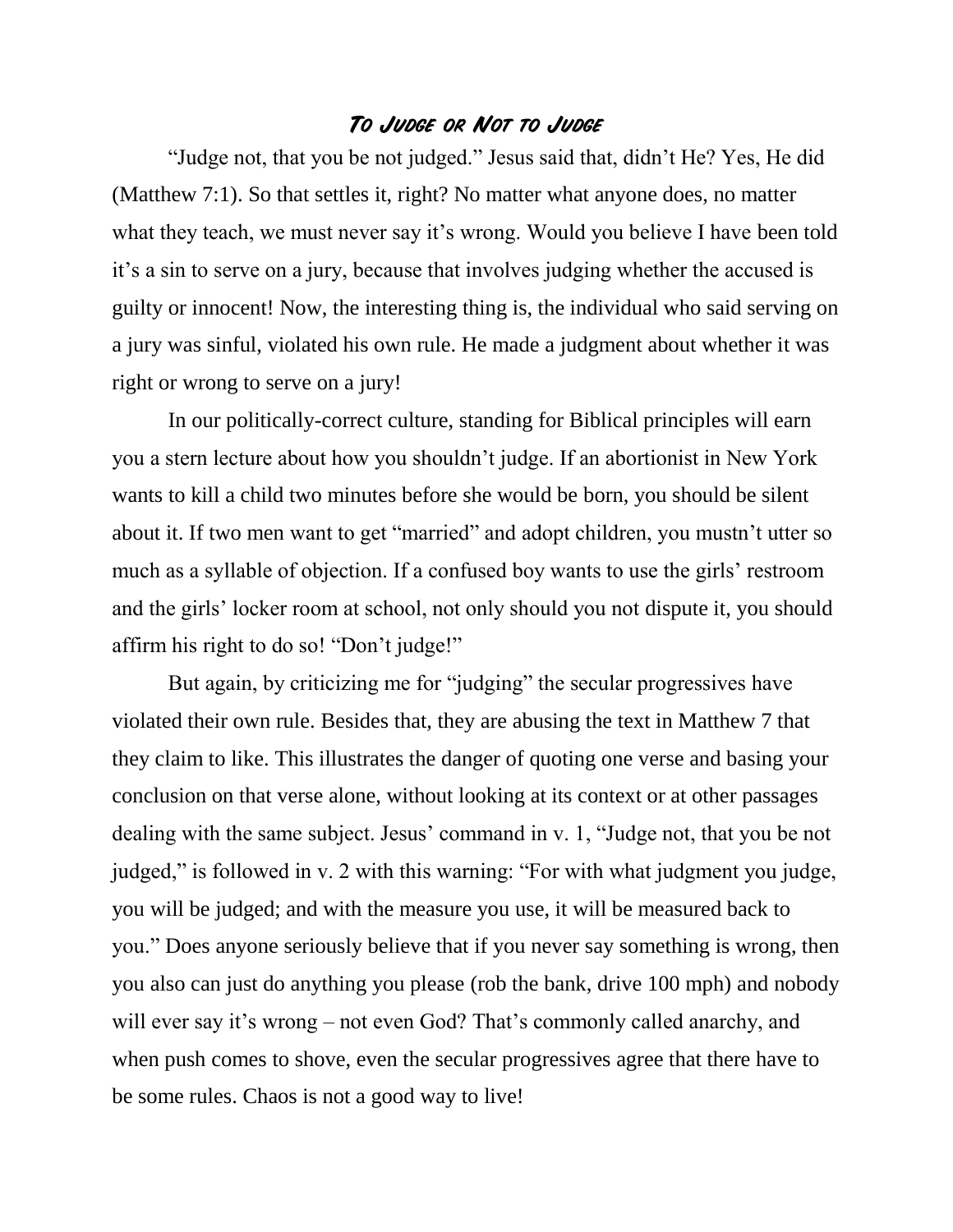Then look at what Jesus said in the next two verses: "And why do you look at the speck that is in your brother's eye, but do not consider the plank in your own eye? Or how can you say to your brother, 'let me remove the speck from your eye'; and look, a plank is in your own eye?" Was Jesus saying it's wrong to try to help your brother get a speck out of his eye? We'll see the answer to that momentarily. For now, let's realize that Jesus wasn't issuing a blanket prohibition against judging. He was dealing with hypocrisy. Yes, even religious people can get caught up condemning other people's sins when their own are even worse.

But now see Jesus' solution to the problem in the next verse. "First, remove the plank from your own eye, and then you will see clearly to remove the speck from your brother's eye" (v. 5). So, then, correcting your brother (illustrated by removing a speck from his eye) is a good thing. But you can't be effective correcting him if there is even worse sin in your own life (illustrated by the plank in your own eye). The solution isn't to leave your brother in sin without correction; the answer is to deal first with the sin in your own life so you will have credibility when you approach your brother to correct him.

Jesus concluded this section with another warning in v.  $6 -$  "Do not give that which is holy to the dogs; nor cast your pearls before swine, lest they trample them under their feet, and turn and tear you in pieces." If we are going to obey that command, we're going to have to make a determination about who the "dogs" and the "swine" are! Yes, we're going to have to judge!

Luke 6:37 is a somewhat parallel passage to Matthew 7. It is shorter and more succinct, but still helpful. "Judge not, and you shall not be judged. Condemn not, and you will not be condemned. Forgive, and you will be forgiven." Just as in Matthew 7, the issue is with those whose goal is condemnation rather than forgiveness. Jesus didn't come to condemn the world, but to save it (John 12:47). When Paul wrote about the brother living in incest with his step-mother, he said "I